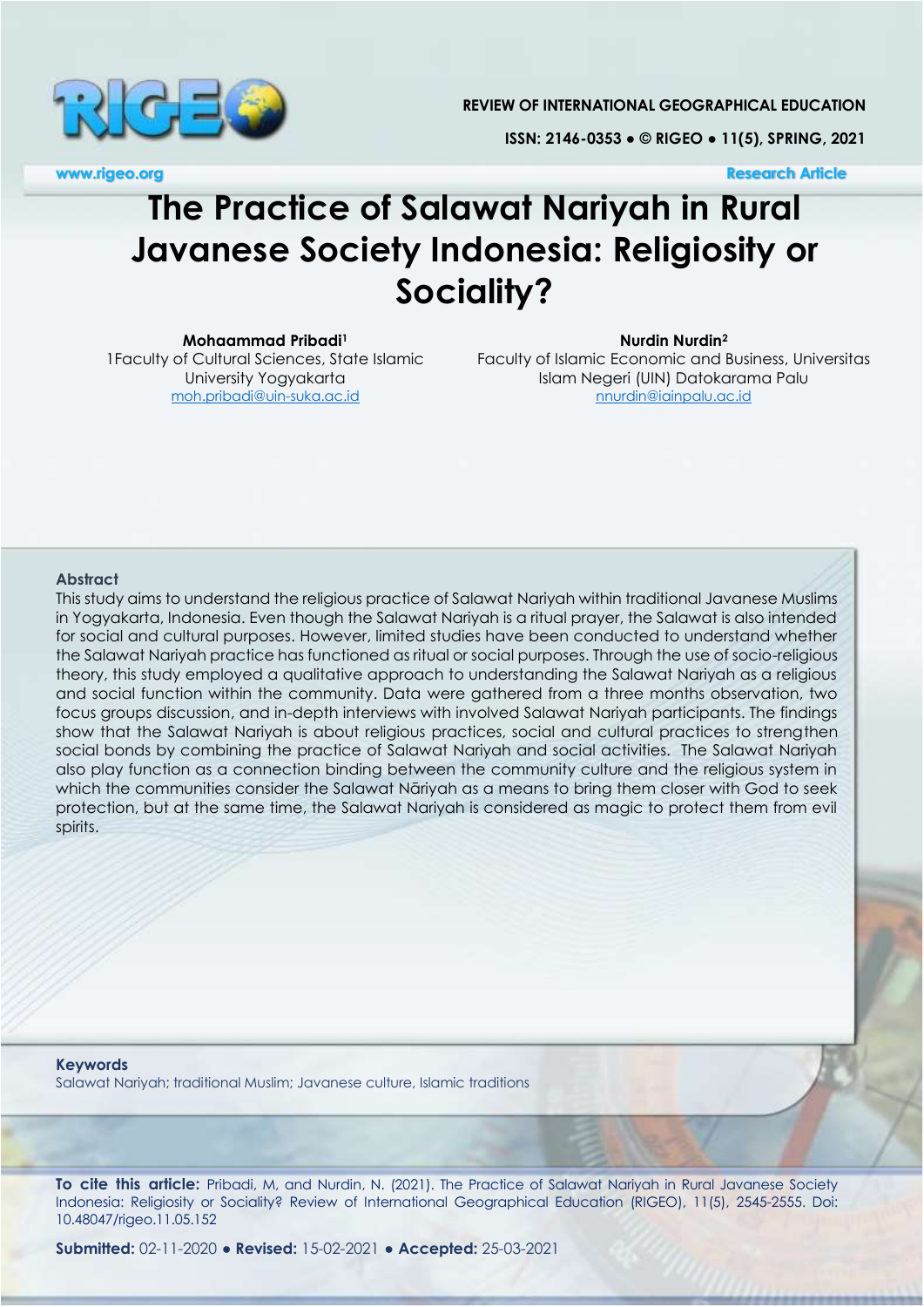### **Introduction**

Salawat has become the ritual practice of the Muslim community in both Indonesian urban and rural. In this study, Salawat is understood as prayer or call to Allah with words that have the intention to seek blessings from Allah SWT, which includes statements and hopes to be prosperous, lucky, healthy, and safe in the world and hereafter [\(Anggitya & Else, 2019\)](#page-8-0). Muslim communities believe that Salawat is a form of worship that is the most important and had the most rewards because it can provide sustenance and protection. Previously, Salawat is only practiced by numerous organized and strong religious groups with complicated rules in urban and rural areas. However, currently Indonesian Muslims can practice Salawat praying without necessarily being members of certain unique groups. There are a number of Salawat in Indonesia, such as Salawar Badar. Salawat Fatih, Salawat Nariyah, Salawat Matsurah, Salawat Mukafaah, Salawat Ibrahimiyah, and Salawat Nur Al-Anwar [\(Zamhari, 2013\)](#page-10-0). From those types, Salawat Nariyah<sup>1</sup> is the most popular within the traditional Muslim community because it is believed that the salawat Nariyah can protect Muslims from catastrophe and reduce tension among society [\(Ngadimah,](#page-9-0)  [2018\)](#page-9-0). Islamic boarding schools, through their leaders and alumni networks, have been disseminating the Salawat Nariyah throughout Indonesia. The Salawat has been essential in facilitating the proliferation of religiosity and solidarity among the society. Within the Indonesian traditional Muslim community, Salawat Nariyah has also emerged as a socio-religious phenomenon affecting the community's socio-religious life. This was proven by the fact that Salawat has been used not only as ritual practices but also as social and cultural activities such as Kembang Endhog customary in mauludan celebration in Bayuwangi has been functioned as a visualization whose meaning is symbolizing a birth, mutual cooperation, cooperation and gratitude [\(Dwiyanti & Sunarya, 2019\)](#page-8-1). This shows that, an interesting socio-religious phenomenon presents itself when society considers itself God-fearing and consistent in carrying out its religious duties [\(Boogert, 2017\)](#page-8-2). As the Muslim community consistently practices religious duties, they feel closely bond with God, and at the same time, they are also closer to each other in daily life. The practice of Salawat in Indonesia has been found to create a sense of identity and belonging and promote a particular vision of religious idealism [\(Robinson, 2009\)](#page-9-1). The sense of identity and belonging are reflected with characteristics such as a sacred gaze, a simultaneous sense of presence and detachment, and a holistic style of identity management, while religious idealism focus on the spiritual aspect [\(Davies & Thate, 2017;](#page-8-3) [Suhaim, 2019\)](#page-10-1) Muslim communities of villages in Yogyakarta Indonesia uniquely practice Nariyah Salawat in their daily religious and social moment gathering. The Salawat Nāriyah practice is a call for religious recitation to deliver praying for God to protect the community from catastrophe in the world and safety in the hereafter. The Salawat is also practiced to show the traditional Muslim faith values, which plays a vital role in shaping social institutions within the villages community [\(Buren, Syed, & Mir, 2019\)](#page-8-4). The orientation of the values provides the meaning of the community's life [\(Kuyateh, 2019\)](#page-9-2). In addition, the Salawat Nariyah values play many religious-social functions and symbolic interaction within the traditional community life. Despite the importance and the uniqueness of Salawat Nariyah practice in socio-religious functions within the traditional Javanese Muslim community, there has been limited attention to the study of the Nariyah Salawat in forming socio-religious functions and symbolic interaction. In response to the problem, this study uses the theoretical perspective of socio-religion to understand the Salawat Nariyah practice within the traditional Muslim community in Yogyakarta, Indonesia. We argue that the Salawat Nariyah practices might serve several functions and symbolic interaction for the traditional Muslim. The aim of this study is to contribute to the understanding of the spiritual and social life of the traditional communities behind the Salawat Nariyah practice. In addition, this study will also discuss how the Salawat Nariyah has provided space for people to deeply experience a new way of encountering peaceful religious and social life.

## **Theoretical Framework**

 $\overline{a}$ 

<sup>1</sup> Nariyah is a Salawat prayer originally composed by Sheikh Nariyah, a friend of Muhammad's Prophet. The Salawat is often recited during group praying time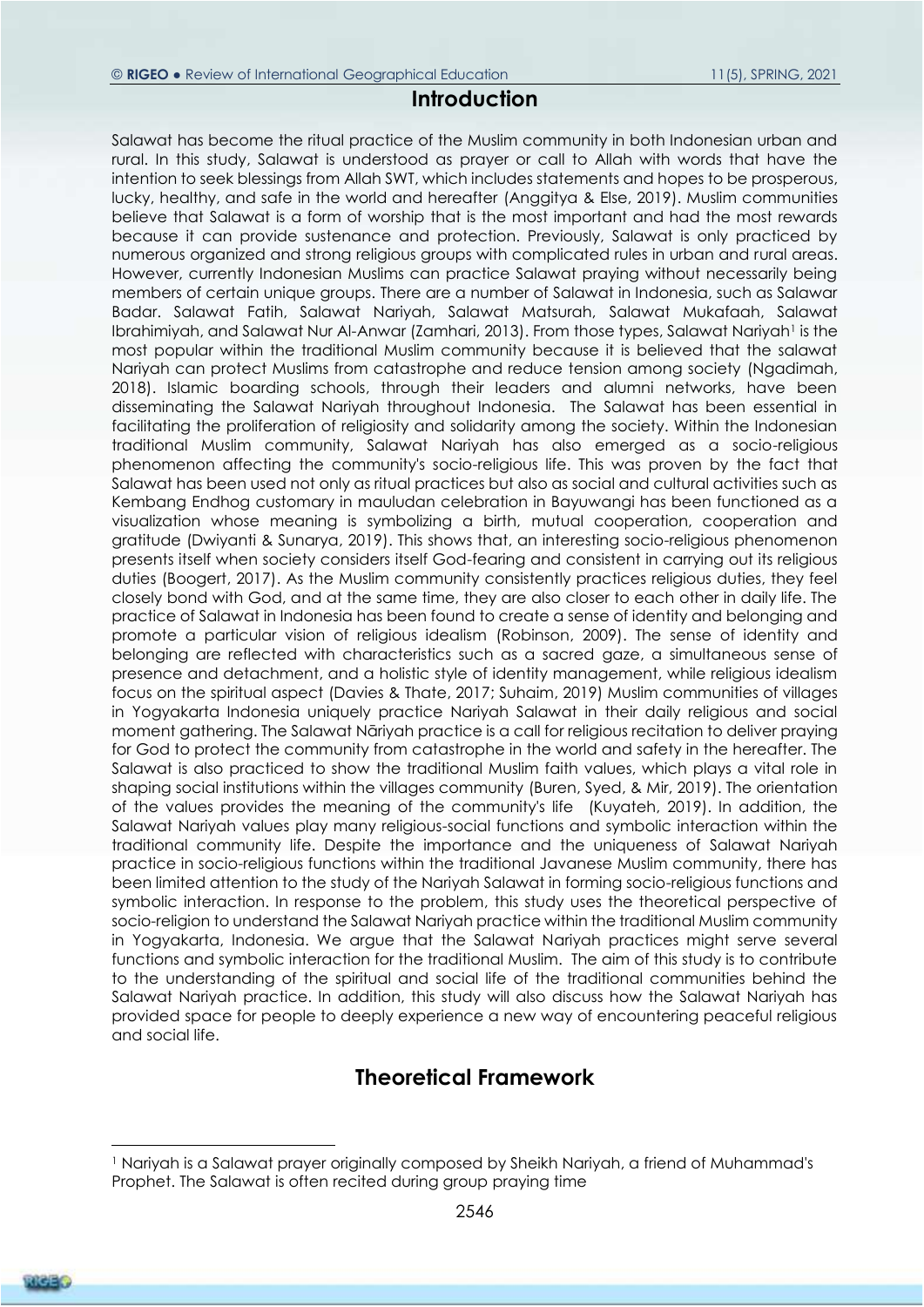#### Bulkani, Rahmaniati R, and Putra C, A. (2021). Retest on Online Test: How Stable and Reliable? …

Several researchers have studied the ways religion affects society, culture, and personality using a socio-religious perspective, and at the same time, researchers also understand the influence of society, culture, and personality on the origin, doctrines, practices, and kinds of religious groups on a religion practice [\(Yinger, 1957\)](#page-10-2). Socio-religious is understood as the use of sociological perspective to study religions which some experts also say as a sociology of religion [\(Wach, 2019\)](#page-10-3). The sociology of religion as a theoretical approach emphasizes a market paradigm of religious believers' behavior towards their religious practices [\(Dillon, 2010\)](#page-8-5). The use of sociological perspective in studying religions helps researchers to enhance understanding regarding spiritual practices according to the specific context of society and its culture. In other words, the study of religions might be started with a fundamental assumption that religions cannot exist as a separate and distinctive unit of society and culture [\(Scherer, 1982\)](#page-10-4). In this study, socio-religious is used to study the belief, practice, and organizational forms of Islamic Salawat Nariyah using the tools and methods of the discipline of sociology. Through the use of sociological perspectives on religion, we can understand the functions Salawat Nariyah serves, the uniqueness and other values it can reinforce and perpetuate, as well as the role it plays in Islamic daily lives within traditional Javanese Yogyakarta in Indonesia [\(Mirola, Emerson, & Monahan, 2010\)](#page-9-3). Other scholars also argue that various sociological theories can evaluate the institution of religion because it has been part of every society. Among these theories, functionalism, conflict, and interactions are used to understand the interplay between Salawat Nariyah and Javanese Muslim society. This study is interested in the social impact of Salawat Nariyah as a religious practice on individuals and the institution of Islam [\(Schaefer, 2009\)](#page-10-5). Functionalism theory argues that religion serves several functions for society [\(Abbasi & Nik, 2020\)](#page-7-0). The functions include providing meaning and purposes of society life, strengthens social and stability, serving as social control of behavior, promoting psychological well-being, and motivating people to work for positive social change [\(Johnstone,](#page-9-4)  [2015\)](#page-9-4). The function of religion is felt to increase over time as society maintains and practices the faith in a period. On the other hand, conflict theory argues that religion also reinforces and promotes inequality and social conflict when groups of society are too devout with the religion and have a different point of view regarding religious practices. The different ritual practices might lead to hostility and violence [\(Koopmans, 2015\)](#page-9-5). Symbolic interactions perspective views individuals as actors who interpret their religious experience. It is argued that beliefs and practices are not sacred except when society regards them as such. In other words, when society regards religion as sacred, they will take on special significance and give meaning to their lives.

## **Understanding Salawat Nariyah**

Salawat refers to the plural form of salat, which means "to call" or prayer. Salawat to the Prophet is to pray to God to send His blessings to the Prophet, who is the messenger of God [\(Leghaei, 2018\)](#page-9-6). So Salawat is also understood as praises to Prophet Muhammad. Meanwhile, the term Nariyah comes from the name of a Muslim scholar who composed the Salawat Nariyah. The name is Syeck Nariyah, who lives in the Muhammad prophet period. One night he recited Salawat 4.444 times to pray for the safety and well-being of the Prophet, and then he got a blessing from God [\(Kristina,](#page-9-7)  [2021;](#page-9-7) [Mustinda, 2020\)](#page-9-8). In the following period, Salawat Nariyah becomes popular, and it was spread across Muslim society in the world. Salawat Nariyah can be recited individually or in a congregation, but mostly it recites in a congregation in particular when it is intended to celebrate certain cultural ceremonies [\(Holidi & Surur, 2019\)](#page-8-6). Salawat Nariyah in rural areas is generally initiated by a community group (e.g. Majelis Taklim), a non-formal institution that functions as the center of Islamic learning for the community [\(Zamhari, 2013\)](#page-10-0). Muslims believe that reciting Salawat Nariyah can get the most rewards. The Salawat Nariyah provides sustenance and protection because it is considered the same as praying to God and showing love to the prophets [\(Anggitya](#page-8-0)  [& Else, 2019\)](#page-8-0). Salawat Nariyah can also be functioned as a prevention against fundamentalism [\(Abdalla, 2016\)](#page-8-7) and increase silaturahim connection (solidarity and friendship) among the Mulsim community [\(Warisno, 2017\)](#page-10-6). The book Afdlal al-shalawāt explains that the text of the Salawat Nāriyah prayer was improved by a Sufism teacher named Sheikh Mohammad Haqi Afandi al-Nāzily [\(Abdurahman, 2018;](#page-8-8) [Ni'mah, 2020](#page-9-9)). In his book, Sheikh Mohammad Afandi Al\_nazily explains how to recite Salawat Tafrījiah (another name for Nariyah) and the meaning of the principles inside the Salawat. As an example, whoever routinely recite Salawat Nariyah 141 times or more, then Allah removes his grief, eases his affairs, enlightens his heart, raises his position, expands his fortune, and opens for him the door to goodness and beyond. Salawat Nariyah

RIGER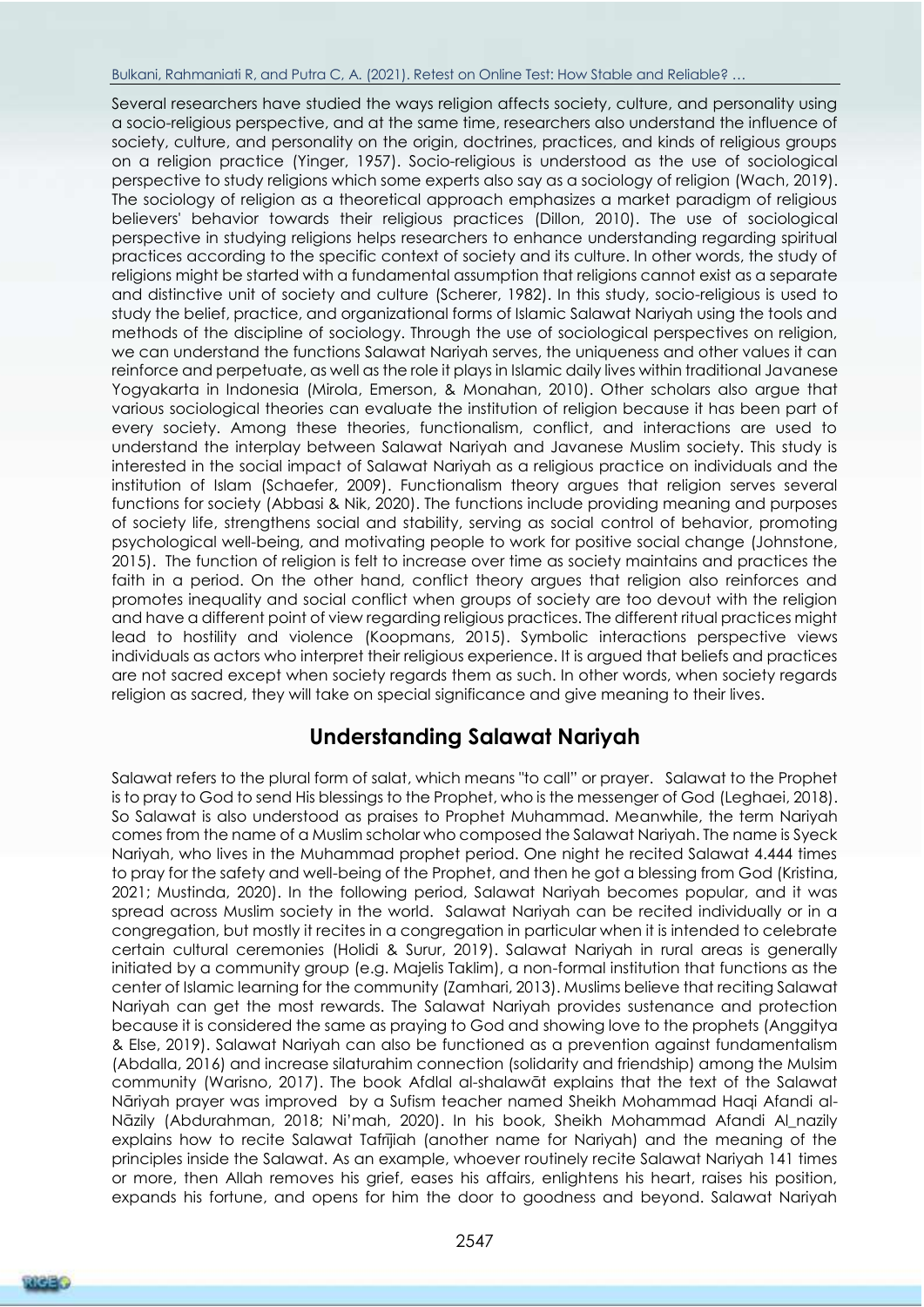recitation is also believed can prevent the world's calamities, hunger, and poverty [\(Rubaidi, 2020\)](#page-9-10).

## **Method**

A qualitative case study method [\(Yin, 2003\)](#page-10-7) was chosen to study the practice of Salawat Nariyah within the traditional Muslim community. The data was collected through two rounds of focus group discussion and in-depth interviews with 10 participants. We used semi-structured interviews, which lasted between 45 minutes to one hour. All interviews transcripts were sent back to the participants for final confirmation. We also conducted three months of observation and direct involvement in the Salawat Nariyah practices in the villages. The data analyses broadly followed the coding method outlined by Strauss and Corbin [\(1998\)](#page-10-8) in that the data analysis was carried out through iterations; open coding, axial coding, and selective coding. In our coding, we used a framework-guided coding technique [\(Sarker, Xiao, & Beaulieu, 2013\)](#page-10-9). We relied on our theoretical constructs built from socio-religious perspectives when we coded the data. However, we were also open to the emergence of a new construct found during the coding process. In the first iteration, we coded into a broad range of categories based on the research problems and the literature review constructs. In the next iteration, axial coding was carried out by making connections between categories and codes [\(Corbin & Strauss, 1990\)](#page-8-9). In this stage, categories from the open coding were refined to a smaller number to identify the Salawat Nariyah functions from the traditional Muslim community in the data and find new categories from the open coding. In the third iteration, selective coding [\(Corbin & Strauss, 1990\)](#page-8-9) assisted us with an in-depth examination of the second stage categories by refining their meanings and articulating relationships among them to enable theoretical categories that informed the findings of the research and contributed to outcomes which resulted in establishing our theoretical perspectives. Conceptual saturation was reached when no new categories were generated from the open codes, and the gap in emerging concepts was filled [\(Kendall, 1999\)](#page-9-11). The data transcripts were in Indonesian and were not translated but analyzed in Indonesian to maintain original meaning and sense. However, the quotes were translated into English when they were used in the paper. We used the parallel translation format [\(Nikander, 2002\)](#page-9-12) in which the data is presented in side-by-side columns when the quotes were translated. The quotes were transferred to a table, and they were also translated into English. The translation was verified with the Indonesian quotes and with the context where the codes came from (full transcription texts). This was intended to prevent mistranslation of the quotes as well as preserve meaning and sense.

## **Result and Discussion**

In this section, we will present and discuss our findings base on our data analysis. The presentation and discussion of the results based on themes emerged from the data using [Strauss and Corbin](#page-10-10)  (2003) data analysis approach. We found five themes were emerged and present them in the following sub-sections**.** 

### **The Social Function of Salawat Nāriyah**

The traditional Javanese Muslim communities are civilized society with a rich traditional culture from the socio-cultural perspective. Islam came to the Java Island to complete their journey towards religious perfection. Salawat Nāriahan recitation at the beginning was intended to fulfill their religious needs. However, in later time the function of Salawat Nariyah seems to have moved more on the social functions of the community through the performing the social activities wrapped with an Islamic prayer. For example, some sociological and psychological needs of the community, such as security, protection, self-confidence, and concern, have become the focus of Salawat Nariyah practice. The nāriyahan<sup>2</sup> culture is seen as a supplement of Islamic religiosity that enriches other efforts to achieve well-being and security of individuals and the community. The well-being includes social interaction, a closer social community bond, and protection from each other from social threats. The community also believe that the Salawat Nariyah would protect them from the calamity caused by radicalism and other violence. The regular practice of



 $\overline{a}$ 

<sup>2</sup> Nariyahan is a group of people or individuals who practice and involve in Salawat Nariyah activities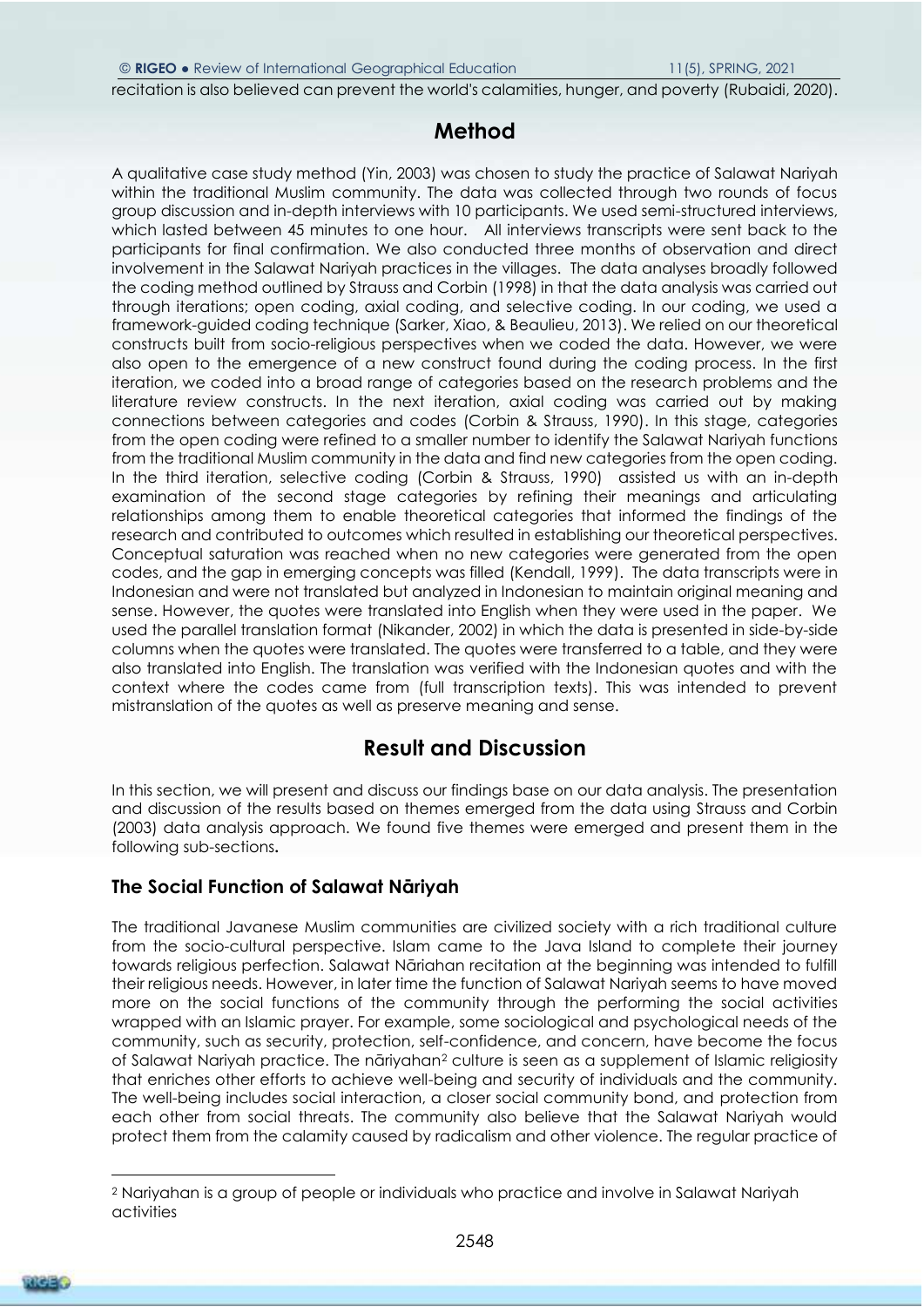#### Bulkani, Rahmaniati R, and Putra C, A. (2021). Retest on Online Test: How Stable and Reliable? …

Salawat Nariyah will receive God's protection [\(Koenig, 2012\)](#page-9-13). For example, a participant said: I regularly practice Salawat Nariyah with my neighborhood because it makes me closer and feels like a big family. It is not about Islamic religiosity only. The more often we meet together to practice Nariyah Salawat, the more secure we feel. If only we think about religious practice only, we can do it by our self at home. I believe social tightness is more important than the religious function of the Salawat Nariyah practice. The social function of religious activities has been addressed in previous studies (e.g: [Branco, 2007;](#page-8-10) [Heydari-Fard et al., 2014\)](#page-8-11). For example, religious practice can increase community social health and social solidarity. However, in this study, we found that the Javanese Muslim traditional community has focused more on the social function of Salawat Nariyah rather than religious spirituality. Even though they argue that the Salawat Nariyah can make them closer to God, their argument is a prerequisite by social function such as social ties and solidarity. A participant said as follows: For me, the most crucial element in Salawat Nariyah is not the recitation of the Salawat only, but also the food that is served to those taking part in this rite or the chats that usually follow the completion of this rite. They are, of course, important elements in a Salawat Nariyah, especially in the framework of strengthening social relations. More often, the Salawat Nariyah is held on Friday night when a meeting of the neighborhood association is also held in that night. The recitation of Salawat Nariyah is usually followed by other events such as the leader of neighborhood speech, religious speech or dakwah), and finally eating foods. From the social perspective, Salawat Nariyah practice has a positive impact and contributes to achieving social welfare among the community. According to participants, the Salawat Nariyah created a feeling of inner peace, enhancing better psychological-emotional among the community. Pengestu & Anwar [\(2019\)](#page-9-14) argue that inner peace is a positive spiritual soul caused by reciting the Salawat. Hussein [\(2016\)](#page-9-15) also report that Salawat constructs the positive psychological, interactional, emotional, behavioral, imaginative and perceptual dimension of spirituality. As such relationship among the rural community is strengthened, and they tend to be closer in a social system. As the community relationship is positive, the government at the village level uses the Salawat recitation moment to discuss issues outside of religious practices such as security, community service, counseling, and development planning. A preacher also uses the moment to deliver the religious speech, which is usually wrapped with government campaigns on certain issues related to government interest. As such, Salawat Nariyah is about spiritual practices, and social and cultural functions to make Muslim society get a wider social benefit.

### **The Association of Nāriyah Salawat Practice with the Traditional Javanese Culture**

The practice of Salawat Nariyah has become the tradition of Muslims within Javanese villages for a long period. The traditional Muslim community views Salawat Nāryiah practices as part of Javanese traditional culture. In other words, the practice of Salawat Nariyah is the integration of religious and cultural practices. We argue that the phenomenon has become a habit that is difficult to change [\(Swidler, 1986\)](#page-10-11). The phenomena reflect the Salawat Nariyah practice connection with Javanese culture due to continual practice within the traditional community. The traditional community is continuing to recite the Salawat Nâriyah together with cultural events celebrations. The traditional Muslims inherited the mixing practices of Salawat Nariyah and local cultural events for generations as a Javanese tradition identity [\(Abdullahi, 1987\)](#page-8-12). The strong connection of Salawat Nariyah and local culture is reflected in the following comment as follows: We have practiced Salawat Nariyah for a long time. We don't see the Salawat Nariyah as a religious practice only, but we also see the practice of Salawat Nariyah as our local culture characteristic. Even non-Muslim sometimes help us with providing foods when we recite the Salawat Nariyah" In Indonesia, there are many places where praying, similar to Salawat Naryiah, is practiced by religions other than Islam. In particular, such praying adheres to the real world life that associates with society and its environment. For example, Hindu also recites praying in groups inherited from an earlier period before Islam came to Indonesia. Javanese people had adopted the Hindu religion before Islam arrived in Indonesia. It is merely a form of accommodating the past into the present. As such Islamic, as a new religion in Indonesia compared to other religions which came earlier, has been blunted and deflected into Hinduism, Buddhism, and animism that has fascinated Indonesians for almost fifteen centuries [\(Abdullah & Wekke, 2018\)](#page-8-13). [Geertz \(1971\)](#page-8-14) argues that Javanese society practices Islam abangan which its characteristics are accommodating party celebration or Selamatan, complex belief to spirits, and traditional magic medication. In other words, religion is practiced integrally with cultural habits which have been inherited from their ancestor. Islam spread peacefully in almost all parts of Indonesia in a period of approximately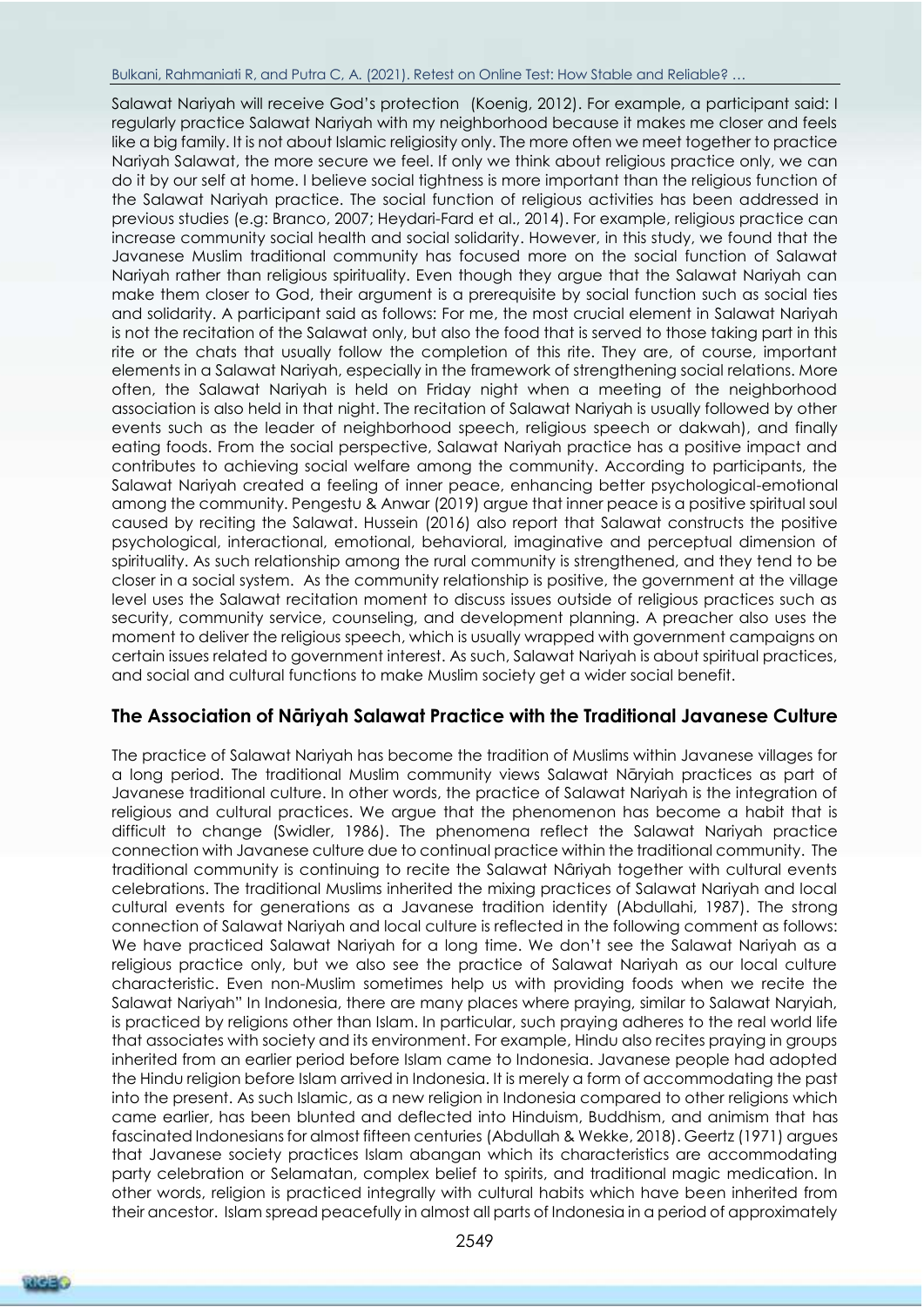#### © **RIGEO** ● Review of International Geographical Education 11(5), SPRING, 2021

300 years, and it has dominated Java at the end of the sixteenth century [\(Nurdin & Maddini, 2018;](#page-9-16) [Rasyid & Nurdin, 2021\)](#page-9-17). However, some of Islam's characteristics were cut off from its origin in Mecca and the Middle East. In Indonesia, Islam gets a new character that has been assimilated and infiltrated with Javanese culture. The Javanese culture is considered to have been mixed with Hinduism, Buddhism, and animism tradition. As such, the traditional Javanese Muslim who practices Salawat Nāriyah also mixed the Salawat Nariyah with Hinduism, Buddhism, and animism values. For example, the burning of incense and foods offer is typical of the ancient practice of Hinduism, Buddhism, and animism. When the village salvation ritual is considered a Javanese tradition, then the practice is inherited from old-fashioned beliefs of Hinduism, Buddhism, and animism. Therefore, Muslim societies that practice nāriyahan are part of those legacies. Muslim communities who actively follow the tradition of village salvation through Salawat Nariyah are considered involved in old-fashioned Hinduism, Buddhism, and animism tradition. One member of the Salawat Nāriyah group said that the Muslim community in a Javanese village adhere to the Ahl al-Sunnah wa al-Jama'ah3, but they practice the Hinduism mixed ceremonies. When pure Islam is often associated with Santri4, then Muslims who practice Salawat Nariyah can be deemed to have abandoned pure Islam [\(Rahman, 2017\)](#page-9-18). In other words, they are no longer in pure Islam teaching. Instead, they have practice cultural mixed Islam [\(Rubaidi, 2019;](#page-9-19) [Susilo & Syato, 2016\)](#page-10-12). This kind of Islam is often called as "Islam abangan" which refers to non-standard Islam [\(Hefner,](#page-8-15)  [2011\)](#page-8-15). The community claims they are true Muslims but prioritizing cultural and social than Islamic teaching in religious practice. Nariyah Salawat is Islamic spiritual practice, but it shows more social and cultural practice rather than religious rituals.

### **The connection binding Salawat Nāriyah groups to the Religious System**

Our study found that there is a strong connection of Salawat Nāriyah prayers with the religious system. In our study, the Nariyah prayers view Islam as a religion that also focuses on lived practices rather than primarily on textual doctrines. In other words, the traditional Muslim community believes that religion means belief in the existence of supernatural powers over humans and their beliefs as well as an institution that supports their live social practices [\(Eyghen, 2019\)](#page-8-16). As such, the connection of Nariyah prayers with the religious system can be interpreted as a principle or theory in a belief or religion. The findings are consistent with Guthrie [\(1996\)](#page-8-17) and Henkin [\(1998\)](#page-8-18), who argue that each religion is a system consisting of components that cause humans to be religious. The system also includes human beliefs about God and their attributes, supernatural being and nature, all values and norms of the religious teachings concerned, the rite system and ceremonies in which humans seek relationships with God or other spirits, and the social practices that embrace their religion [\(Kay et al., 2010\)](#page-9-20). For example, a Nariyah prayer said: This (Nariyah) isn't a mantra. This is a prayer from Islam,' I said like that. But when someone got sick, we recite Salawat Nariyah as a medication. He recovered after we recited Salawat Nariyah every night forty-one times, for almost one hour every session. So we believe that Salawat Nariyah is a holy recitation but also as a medication." The participant comment reflects a strong connection of Salawat Nariyah practice as religious praying and as a tool for a social function, which is used to cure sickness. If the Salawat Nariyah groups are connected with the religious system, their social life is also connected with the religious system. The belief that recitation of the Salawat Nariyah can cure them of sickness can be considered as the cultural shaping of psychotic experience, healing resources, and what these suggest about Javanese cultural psychology and subjectivity. [\(Good,](#page-8-19)  [Subandi, & Good, 2007\)](#page-8-19). However, such experience is supported by the connection of Salawat Nariyah with Islam's religious systems.

### **Salawat Nāriyah and connections to Village Salvation**

The connection between Salawat Nariyah and village's salvation is shown through a collective recitation of the Salawat with the intention to prevent villages from natural disasters and other calamities. The Salawat Nariyah recitation was performed together with kenduri<sup>5</sup> where people eat foods and pray together. Another word of salvation is selametan (safey)**,** a good tradition



-

<sup>3</sup> Pure Islam inherited from Muhammad prophet

<sup>4</sup> Muslims who study Islam in a boarding school and are considered to practice pure Islam

<sup>5</sup> Kenduri is religious food eating party that means eating foods while praying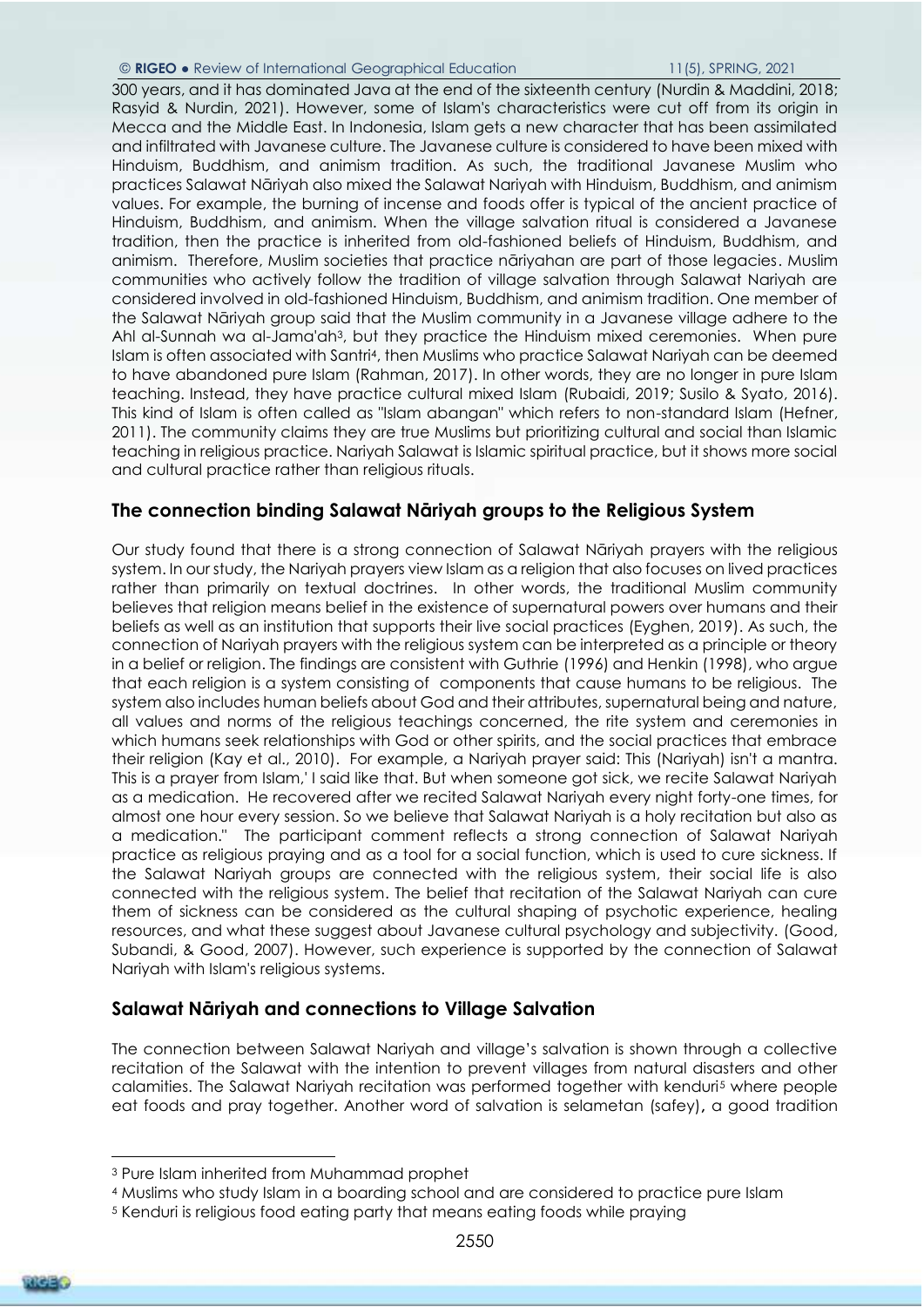#### Bulkani, Rahmaniati R, and Putra C, A. (2021). Retest on Online Test: How Stable and Reliable? …

about praying attitude to God, followed by a traditional ceremony based on the Javanese ancestral heritage [\(Mindarnengsih, 2019\)](#page-9-21). Finally, the salvation of villages and their communities is the prevention of calamity and violence that might be caused by nature or humans, such as radicalism and war [\(Baidowi et al., 2021\)](#page-8-20). Village salvation in this study was reflected in every moment of Salawat Nariyah recitation during the kenduri or selametan moment. The selametan or kenduri has been rooted in the Javanese traditional community in an earlier time before Islam came to Java Island. Prior to the arrival of Islam, the kenduri had been the practice to maintain the Javanese community's peaceful life. However, at that time, during the kenduri moment, Hinduism mantra was read. After the arrival of Islam, the mantra was replaced with Islamic praying such as Salawat Nariyah. As such, the recitation of Salawat Nariyah has strongly been connected with villages' salvation in traditional Muslim communities because they have been immersed with such religious praying for a long time. For example, a Muslim said: We have been very familiar with such religious praying (Nariyah Salawat) because we inherited collective praying from our ancestors to ensure our village's safety. Our ancestors believed that collective praying of Salawat Nariyah recitation could save our villages from natural or social calamity. Through the Salawat Nariyah, we emotionally close each other, and it reduces tension among us. The participant comment reflects the Nariyah Salawat is inseparable from the traditional Muslim communities' efforts to create peaceful villages. The selamatan is a simple ceremony involving eating food together to thanks to God for His blessing and protection of the community live. Such ceremony often represents mystical symbolizing, religious practice, and social unity [\(Woodward, 1988\)](#page-10-13). The selamatan practiced by the villages' community mixed Hinduism and Islamic values together because the food serving is resemble to Hinduism practice. The term selamatan was popularly used by villagers in 1979 to reflect villages' salvation ceremony involving the Muslim community and other religious communities with different beliefs on saving the villages and their people [\(Abidatin, 2015\)](#page-8-21). There are different types of village salvation activities carried out by Muslim communities. Other than selamatan there are Muludan, Suran, and Ruwah which are celebrated in different moments. For example, Mauludan is practiced to celebrate Muhammad's birthday, Suran is practiced to celebrate the Islamic New Year, and Ruwah expresses gratitude toward cleansing the village and for mental preparation in welcoming Ramadan month. Even though the celebrations are practiced in different moments, the ultimate intention is to seek protection from God and to prevent social violence. A member of salawat Nariyah said: It is a ritual action that forms social attitudes that we really need at present, at a time when religious fundamentalism is wreaking the world of Islam. These attitudes cover many things, such as an appreciation of history, local culture, and arts, not easily labeling others as infidels, not easily accusing others of idolatry, being tolerant, and much more. Nariyah Salawat is possibly a preventive cure against social conflicts and fundamentalism and seeks God's protection. Maybe, Because I rarely see practitioners of Salawat Nariyah being involved in fundamentalist religious movements. The participant comment shows that Salawat Nariyah in a salvation ceremony has increased social bond between the rural Muslims community. The change of religious ceremony from spiritual to social functions has been addressed by Al-Saadi [\(2016\)](#page-8-22). The change is caused by the need of its believers to fulfill their social needs in their life rather than simply fulfilling the spiritual obligation. As a result, the social and cultural needs increase their awareness regarding the importance of security and harmony of life between the community obtained from the ceremonies [\(Magni,](#page-9-22)  [2017\)](#page-9-22). More importantly, the social and cultural needs also increase trust among the traditional communities regarding the importance of collective security rather than merely collective religiosity.

### **There is also special Salawat Nâriyah with specific Functions**

The finding shows that Salawat Nariyah has also functioned as a medication ritual. Apart from the routine activities of the Nāriyah every Friday night, the Salawat Nariyah has been practiced individually or by family to cure a particular illness which is considered related to an evil spirit or black magic. The Salawat is also used to resolve social conflicts such as arranged marriages, work conflicts, politics, and other conflicts within the villages. Such Salawat Nariyah usually only involves immediate family members. However, in other events, such as when Muslims want to perform the Hajj, build a house, occupy a new house or a public building, and recovering from calamity, then the Salawat Nariyah recitation is practiced in a larger group. A specific function of the Salawat is expressed by a participant as follows:

2551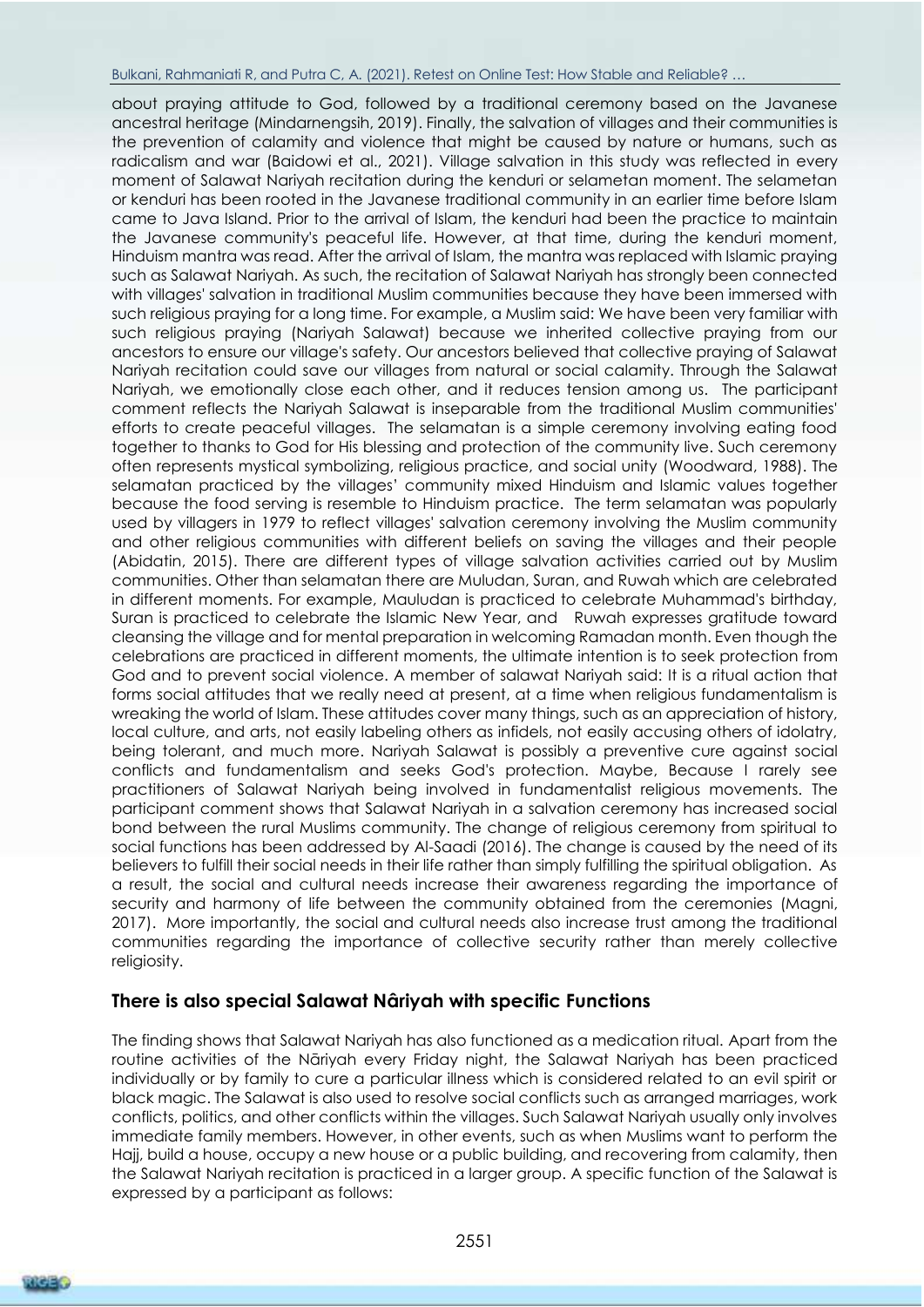#### © **RIGEO** ● Review of International Geographical Education 11(5), SPRING, 2021

"The Nariyah Salawat also has a more specific function for us which sometimes we recite it in our family to cure illness if we could not afford to go the hospital or cure an illness caused by an evil spirit or black magic. However, we recite the Nariyah Salawat with the whole Muslim village's members when building a public building or to recover from a disaster such as a long drought or flood. So the practice has been passed on from generation to generation in our village".

The participant comment reflects the Salawat Nāriyah has extended functions. When we consider the Salawat Nariyah as cultural activities, such cultural definitions of health, healing, and illness and specific cultural practices are likely to significantly impact various aspects of treatment, compliance, and interaction effects [\(Todd-Bazemore, 1999\)](#page-10-14). This means the Salawat Nariyah not only embodies the most important system of religious belief of the Javanese culture but also carries the experience of the traditional Javanese community as to ways of dealing with illness and alleviating pain [\(Yanji, 2014\)](#page-10-15). [Yanji \(2014\)](#page-10-15) gives an example of Yi people practice medical treatment in Nousu group in China, where cultural and religious values were used as a treatment to cure illness. Another specific function of Salawat Nariyah, which is related to the mystical issue, is the use of Salawat Nariyah as a remembrance of a pass away community member. Through the Salawat Nariyah practice, communities try to gain old memory with someone who is passing away. For example, a participant said as follows: In my opinion, the most important element in Salawat Nariyah is memory. The Salawat Nariyah is a social rite that has "remembering" as its principal foundation. This memory is oriented towards things that have happened in the past; The memory is also aimed at people who have already passed away. In other words, Salawat Nariyah is, in essence, "memorizing the absent", remembering something that is no longer there, or in a more abstract way, it is "memorizing the absence." Therefore, sending prayers through the Salawat Nariyah ritual holds important meaning to those who have already passed away. It is not merely a benevolent act towards those who have already passed away, but it is to memorize something that has happened in the past. The participant views the Salawat Nariyah practice as a moment to spend time with people to remember the dead one. Vale-Taylor [\(2009\)](#page-10-16) argues that such ritual moments are a reason to seek "manufacture reasons" to get together with others to allow them to talk to remember their lost family members. Such gathering is also usually used to discuss good things about the dead one, and the Salawat Nariyah can purify the sin of the dead one. Salawat Nariyah is also functioned similarly to magic to seek protection or to save certain events. For example, Salawat Nariyah is believed can protect a building from evil spirits. Therefore, the Salawat is often recited when the community builds a building such as houses and public buildings [\(Sartini, Ahimsa-Putra, & Makin, 2016\)](#page-10-17). In this context, the function of the practice of Salawat seems to have contradicted with Islamic values which the primary function of Salawat is to obtain a blessing from God. Meanwhile, when it is used as magic to combat evil spirits, the community has forgotten God's protection as they expected from the Salawat recitation purposes. In other words, the organizers of Salawat Nariyah recitation have played roles as Salawat mafia [\(Ngadimah,](#page-9-0)  [2018\)](#page-9-0), which means the community uses Salawat for purposes other than spiritual functions.

### **Conclusions**

Our study found that Salawat Nariyah, as an Islamic ritual practice, has been mixed with Hinduism, Buddhism, animism traditions. In addition, the function of the Islamic Salawat has concern more on cultural and social dimension in which the Javanese communities use the Salawat Nariyah practice as a moment to increase social cohesion, medication, and mysticism. On one side, the community practices the Salawat as Islamic teaching to increase religiosity. On the other hand, they are tolerant of including their traditional social and cultural values in their religious practices. The implication of this study is that the practice of Salawat Nariyah might no longer be in a standard with Islamic ritual as it came from Arab countries, but their tolerance to other values from their own culture has made Islam in Indonesia more moderate compared to Islam where it came from. As a result, Islam in Indonesia is well-known as a more moderate Islam globally, which tolerates minor changes and cultural adaption in their practices.

### **References**

<span id="page-7-0"></span>Abbasi, A., & Nik, A. A. I. (2020). The Rules of Functionalism in the Study of Religion. Journal of Al-Mus tafa International University, 3(3), 5-25. doi: [http://alm.journals.miu.ac.ir/article\\_4624.html](http://alm.journals.miu.ac.ir/article_4624.html)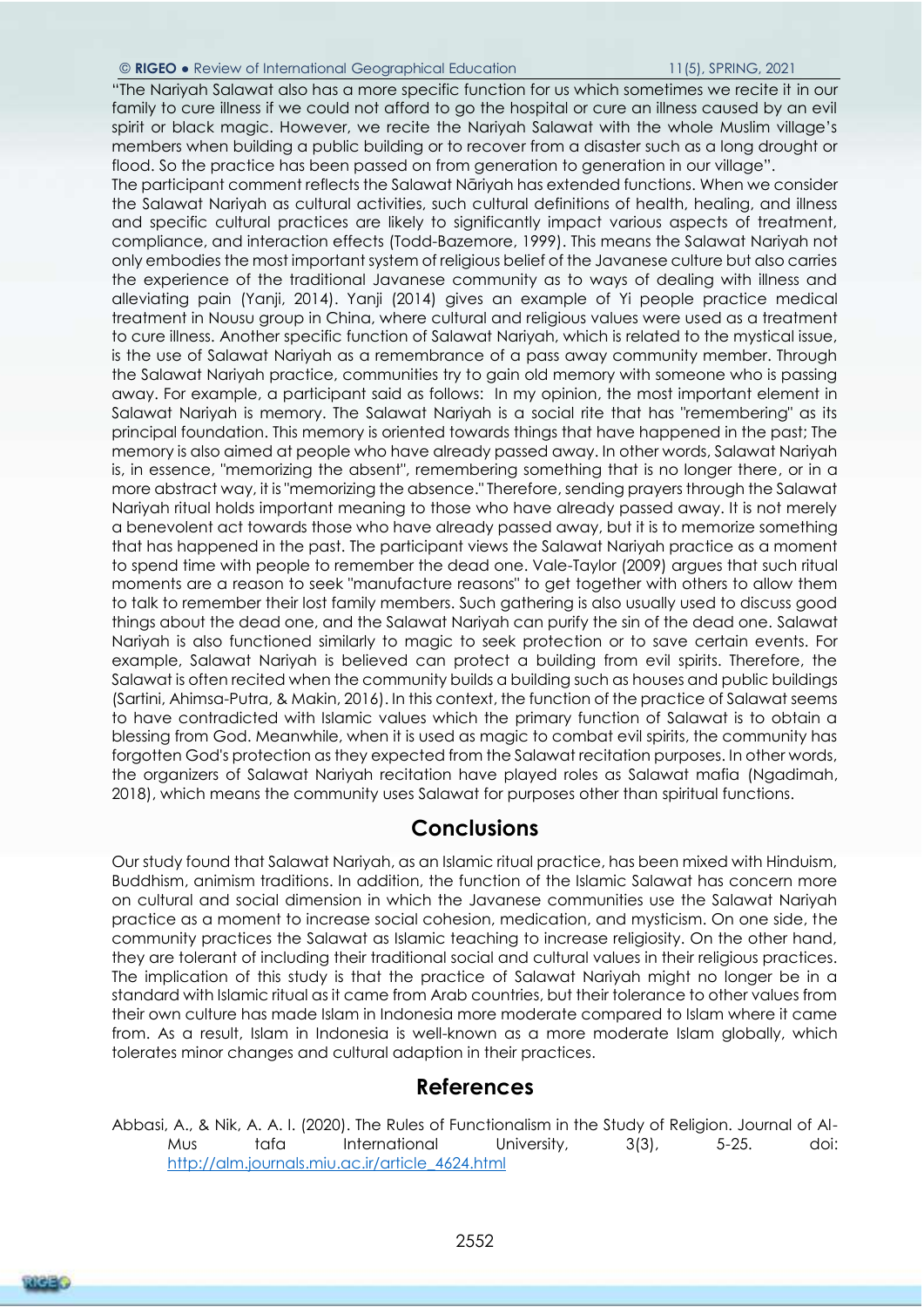- <span id="page-8-7"></span>Abdalla, U. A. (2016). Tahlil as a Prevention Against Fundamentalism. Retrieved 23 January 2021, from Wahid Foundation [http://wahidfoundation.org/eng/index.php/news/detail/Tahlil-as](http://wahidfoundation.org/eng/index.php/news/detail/Tahlil-as-a-Prevention-Against-Fundamentalism)[a-Prevention-Against-Fundamentalism](http://wahidfoundation.org/eng/index.php/news/detail/Tahlil-as-a-Prevention-Against-Fundamentalism)
- <span id="page-8-13"></span>Abdullah, A., & Wekke, I. S. (2018). Origins of Islam in Indonesia. International Journal of Pure and Applied Mathematics, 119(18), 1149-1179. doi:<http://www.acadpubl.eu/hub/>
- <span id="page-8-12"></span>Abdullahi, A. A.-N. i. (1987). Religious Minorities under Islamic Law and the Limits of Cultural Relativism. Human Rights Quarterly, 9(1), 1-18. doi: 10.2307/761944
- <span id="page-8-8"></span>Abdurahman, D. (2018). Islam, Sufism, and Character Education in Indonesia History. TAWARIKH: Journal of Historical Studies, 9(2), 159-176. doi: https://doi.org/10.2121/tawarikh.v9i2.1013
- <span id="page-8-21"></span>Abidatin, A. (2015). Kenduri, Public Space and Religious Diversity. Retrieved 23 January 2021, from Airlangga University [http://news.unair.ac.id/en/2015/12/25/kenduri-public-space-and](http://news.unair.ac.id/en/2015/12/25/kenduri-public-space-and-religious-diversity/)[religious-diversity/](http://news.unair.ac.id/en/2015/12/25/kenduri-public-space-and-religious-diversity/)
- <span id="page-8-22"></span>Al-Saadi, I. A. U. M. (2016). Social Effects and Phenomena of Al ــHusseini Mourning Ceremony in Karbala during the period (1831-1914) (A Historical Study). KARBALĀʾ HERITAGE Quarterly, 3(2), 197-246. doi: https:/[/www.iasj.net/iasj/article/112026](http://www.iasj.net/iasj/article/112026)
- <span id="page-8-0"></span>Anggitya, A., & Else, L. (2019, 2019/04). The Meaning of Shalawat Badar as Literary Work in the "Pengemis dan Shalawat Badar" Short Stories by Ahmad Tohari. Paper presented at the International Conference on Interdisciplinary Language, Literature and Education (ICILLE 2018).
- <span id="page-8-20"></span>Baidowi, A., Salehudin, A., Mustaqim, A., Qudsy, S., & Hak, N. (2021). Theology of health of Quranic pesantren in the time of COVID-19. Theological Studies, 77(4), 1-11. doi: https://doi.org/10.4102/hts.v77i4.6452
- <span id="page-8-2"></span>Boogert, J. v. d. (2017). The role of slametan in the discourse on Javanese Islam. Indonesia and the Malay World, 45(133), 352-372. doi: 10.1080/13639811.2017.1345166
- <span id="page-8-10"></span>Branco, K. J. (2007). Religious Activities, Strength from Faith, and Social Functioning Among African American and White Nursing Home Residents. Journal of Religion, Spirituality & Aging, 19(4), 3-20. doi: 10.1300/J496v19n04\_02
- <span id="page-8-4"></span>Buren, H. J. V., Syed, J., & Mir, R. (2019). Religion as a Macro Social Force Affecting Business: Concepts, Questions, and Future Research. Business & Society, 59(5), 799-822. doi: 10.1177/0007650319845097
- <span id="page-8-9"></span>Corbin, J. M., & Strauss, A. (1990). Grounded Theory Research: Procedures, Canons, and Evaluative Criteria Qual Sociol, 13, 3-21. doi: https://doi.org/10.1007/BF00988593
- <span id="page-8-3"></span>Davies, D. J., & Thate, M. J. (2017). Monstrosities: Religion, Identity and Belief. Religions, 8(6), 1-5. doi: https://doi.org/10.3390/rel8060102
- <span id="page-8-5"></span>Dillon, M. (2010). A Sociological Approach to Questions about Religious Diversity. In C. Meister (Ed.), The Oxford Handbook of Religious Diversity. London: Oxford University Press.
- <span id="page-8-1"></span>Dwiyanti, H. R., & Sunarya, I. K. (2019). Kembang Endhog Arts Study and Creation in the Mauludan Tradition in Banyuwangi Paper presented at the 3rd International Conference on Arts and Arts Education (ICAAE 2019).
- <span id="page-8-16"></span>Eyghen, H. V. (2019). Is supernatural belief unreliably formed? International Journal for Philosophy of Religion, 85(2), 125-148. doi: 10.1007/s11153-018-9671-4
- <span id="page-8-14"></span>Geertz, C. (1971). Islam Observed: Religious Development in Morocco and Indonesia. Chicago: The University of Chicago Press.
- <span id="page-8-19"></span>Good, B. J., Subandi, M. A., & Good, M.-J. D. (2007). The Subject of Mental Illness: Psychosis, Mad Violence, and Subjectivity in Indonesia In M.-J. D. Good (Ed.), Subjectivity (pp. 243-272). California: University of California Press.
- <span id="page-8-17"></span>Guthrie, S. E. (1996). Religion: What Is It? Journal for the Scientific Study of Religion, 35(4), 412-419. doi: 10.2307/1386417
- <span id="page-8-15"></span>Hefner, R. W. (2011). Where have all the abangan gone? Religionization and the decline of nonstandard Islam in contemporary Indonesia. In M. Picard & R. Madinier (Eds.), The Politics of Religion in Indonesia (pp. 21). London: Routledge.
- <span id="page-8-18"></span>Henkin, L. (1998). Religion, Religions, and Human Rights. The Journal of Religious Ethics, 26(2), 229- 239. doi: https:/[/www.jstor.org/stable/40008655](http://www.jstor.org/stable/40008655)
- <span id="page-8-11"></span>Heydari-Fard, J., Bagheri-Nesami, M., Shirvani, M. A., & Mohammadpour, R.-A. (2014). Association between quality of life and religious coping in older people. Nursing Older People, 26(3), 24-29. doi: 10.7748/nop2014.03.26.3.24.e496
- <span id="page-8-6"></span>Holidi, A. F., & Surur, M. (2019). Requiring Salawat Nariyah in the Archipelago. Al-Bayan: Journal of the Science of the Qur'an and Hadith, 2(2), 48-69. doi: https://doi.org/10.35132/albayan.v2i1.54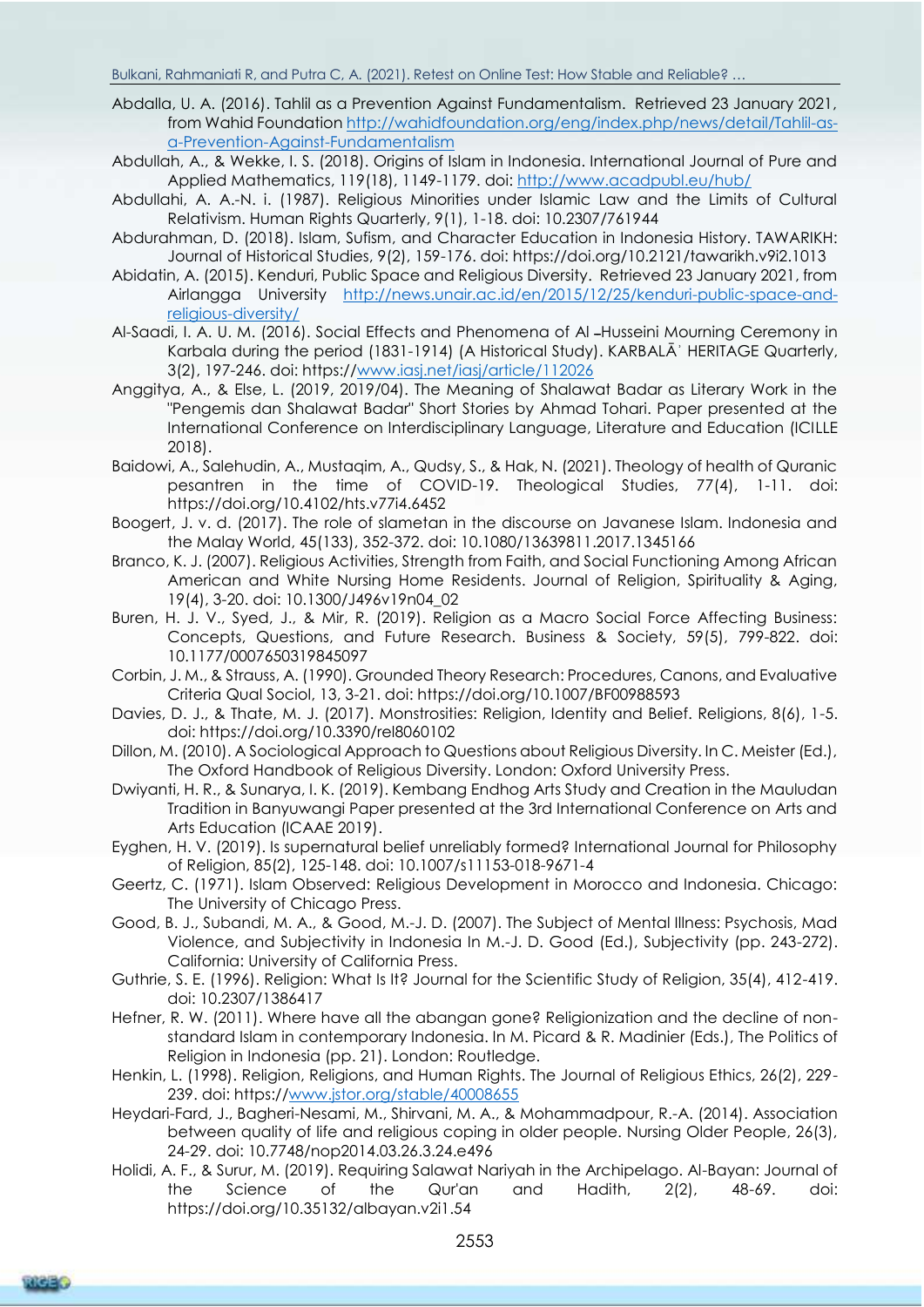#### © **RIGEO** ● Review of International Geographical Education 11(5), SPRING, 2021

<span id="page-9-15"></span>Hussein, J. W. (2016). The social–psychological and phenomenological constructs of spirituality in the culture of dhikr in Eastern Ethiopia. Culture & Psychology, 24(1), 26-48. doi: 10.1177/1354067X16672415

<span id="page-9-4"></span>Johnstone, R. L. (2015). Religion in Society: A Sociology of Religion (8 ed.). New York: Routledge.

<span id="page-9-20"></span>Kay, A. C., Gaucher, D., McGregor, I., & Nash, K. (2010). Religious Belief as Compensatory Control. Personality and Social Psychology Review, 14(1), 37-48. doi: 10.1177/1088868309353750

<span id="page-9-11"></span>Kendall, J. (1999). Axial Coding and the Grounded Theory Controversy. Western Journal of Nursing Research, 21(6), 743-757. doi: 10.1177/019394599902100603

<span id="page-9-13"></span>Koenig, H. G. (2012). Religion, spirituality, and health: the research and clinical implications. International Scholarly Research Network, 2012, 1-33. doi: 10.5402/2012/278730

<span id="page-9-5"></span>Koopmans, R. (2015). Religious Fundamentalism and Hostility against Out-groups: A Comparison of Muslims and Christians in Western Europe. Journal of Ethnic and Migration Studies, 41(1), 33-57. doi: 10.1080/1369183X.2014.935307

<span id="page-9-7"></span>Kristina. (2021). About Salawaat Nariyah: History, Readings and Benefits. Retrieved 02 August 2021, from Detik News https://news.detik.com/berita/d-5577331/tentang-sholawat-nariyahsejarah-bacaan-dan-manfaatnya

<span id="page-9-2"></span>Kuyateh, M. A. (2019). Values in Society and Religion. Retrieved 1o November 2020, from GRIN https:/[/www.grin.com/document/480695](http://www.grin.com/document/480695)

<span id="page-9-6"></span>Leghaei, S. M. (2018). The Meaning of Salawaat. Retrieved 02 August 2021, from Al-Islam. Org https:/[/www.al-islam.org/articles/meaning-salawaat-mansour-leghaei](http://www.al-islam.org/articles/meaning-salawaat-mansour-leghaei)

<span id="page-9-22"></span>Magni, G. (2017). Indigenous knowledge and implications for the sustainable development agenda. European Journal of Education, 52(4), 437-447. doi: https://doi.org/10.1111/ejed.12238

<span id="page-9-21"></span>Mindarnengsih, N. (2019). Selametan (Salvation) Tradition In Islam Overview. Studia Religia, 3(1), 9. doi:<http://dx.doi.org/10.30651/sr.v3i1.2942>

<span id="page-9-3"></span>Mirola, W. A., Emerson, M. O., & Monahan, S. C. (2010). Religion Matters : What Sociology Teaches Us About Religion In Our World (1 ed.). Upper Saddle River, NJ: Prentice Hall.

<span id="page-9-8"></span>Mustinda, L. (2020). Getting to know Shalawat Nariyah, History to Reading. Retrieved 02 August 2021, from Detik News https://news.detik.com/berita/d-5216036/mengenal-sholawatnariyah-sejarah-hingga-bacaannya

<span id="page-9-0"></span>Ngadimah, M. (2018). The Spirituality of Mafia Shalawat; A Crisis Solution of Modern Society. IOP Conference Series: Earth and Environmental Science, 175, 012181. doi: 10.1088/1755- 1315/175/1/012181

<span id="page-9-9"></span>Ni'mah, Z. A. (2020). Selawat Nabi in the Construction of Local Sufis and Revivalists in Indonesia. Didaktika Religia, 8(2), 311-334. doi:<http://dx.doi.org/10.30762/didaktika.v8i2.2703>

<span id="page-9-12"></span>Nikander, P. (2002). Age in action: Membership work and stage of life categories in talk (Vol. 321): Academia Scientiarum Fennica.

<span id="page-9-16"></span>Nurdin, N., & Maddini, H. (2018). Dato Karama's Da'wah History: Tracing West Sumatran Scholars Spreading Islam in the Palu Valley. Al-Mishbah: Journal of Da'wah and Communication Studies, 14(2), 205-239. doi: https://doi.org/10.24239/al-mishbah.Vol14.Iss2.119

<span id="page-9-14"></span>Pangestutiani, Y., & Anwar, M. A. (2019). Spiritual Soul People Practice Shalawat Wahidiyah. Paper presented at the ICOLESS The International Conference on Law, Technology, Spirituality and Society, Malang.

<span id="page-9-18"></span>Rahman, S. A. (2017). Religion and Animal Welfare-An Islamic Perspective. Animals : an open access journal from MDPI, 7(2), 1-6. doi: 10.3390/ani7020011

<span id="page-9-17"></span>Rasyid, N. A., & Nurdin, N. (2021). The Diaspora of the Sufis in Indonesia: Moving From Western to Eastern Islands. International Journal of History and Philosophical Research, 9(1), 33-45. doi: https://ssrn.com/abstract=3856582

<span id="page-9-1"></span>Robinson, K. (2009). Islamic Cosmopolitics, Human Rights and Anti-Violence Strategies in Indonesia In P. Werbner (Ed.), Anthropology and the New Cosmopolitanism (pp. 23). London: Routledge.

<span id="page-9-19"></span>Rubaidi. (2019). Javanese Islam; A Blend of Javanese Culture and Islamic Mysticism Viewed From Post-Colonial Perspective. El Harakah Jurnal Budaya Islam, 21(1), 19-36. doi: https://ejournal.uin-malang.ac.id/index.php/infopub/article/view/6066

<span id="page-9-10"></span>Rubaidi. (2020). The new pseudo-sufi order of the majelis shalawat among urban muslims in East Java. Journal of Indonesian Islam, 14(2), 431-456. doi: <http://books.uinsby.ac.id/id/eprint/235>

RIGE